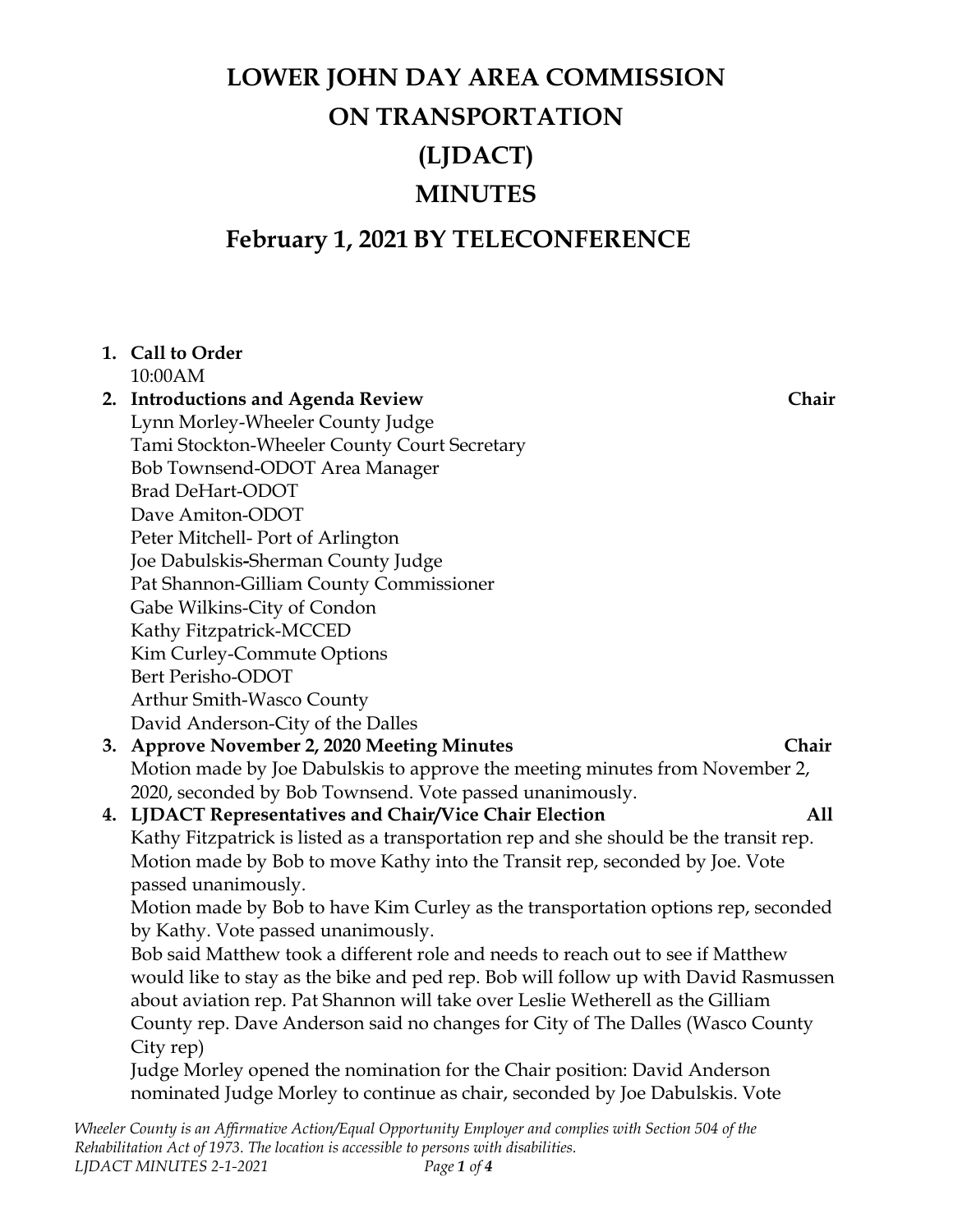# **February 1, 2021 BY TELECONFERENCE**

passed unanimously.

Judge Morley opened the nominations for the Vice-Chair:

Bob nominated Sherman County reps as the Vice Chair.

Motion made by Dave Anderson to have the Sherman County reps as the Vice-Chair, seconded by Gibb Wilkins. Vote passed unanimously.

### **5. 24-27 STIP Update Bob Townsend**

This topic has been discussed at the last few meetings. This is ODOT 's capital improvement program. They are also ahead of the cycle. They are starting into the 24-27 portfolio. There were a couple of presentation around feed back and what the ACT's wanted to recommend to the Oregon Transportation Commission. The LJDACT had some suggestions submitted around wanting to see more enhanced dollars. By enhanced they meant dollars that could be used for anything. Most of the narrative this time around was to support no highway funding programs. The priority being for those to address issues around equity, climate, and mobility. There was still support for maintaining the current infrastructure. Making sure the pavements were up to date and the bridges were not load rated. There were discussions from the ACT's about supporting enhanced highway investments. Based on the feedback the Oregon Transportation Commission approved the breakdown for funding for 21-24 STIP. The ADA program is part of the lawsuit settlement where ODOT is required to bring all ramps up to current ADA standards by 2030. Under the settlement they have bench marks they have to meet. Bob highlighted that because the one hundred seventy million is not usually funded as part of the STIP allocation. It would go into the fix it funds which would be towards pavement preservation and bridge. There are some of the programs that have went down because of the ADA lawsuit.

### **6. ODOT Strategic Plan Update Bob Townsend**

Bob emailed a worksheet to the ACT members on the ODOT strategic action plan. He gave an overview of what the plan was. "The OTC-ODOT 2021-2023 Strategic Action Plan is a three-year roadmap designed to accelerate change toward specific outcomes that address Oregon's most significant transportation changes. It represents the joint vision of the Oregon Transportation Commission and our department to provide Oregonians with a safe, equitable, modern, and well-funded transportation system. The plan revolves around three priorities-equity, modern transportation system, sufficient and reliable funding." Bob went over the 10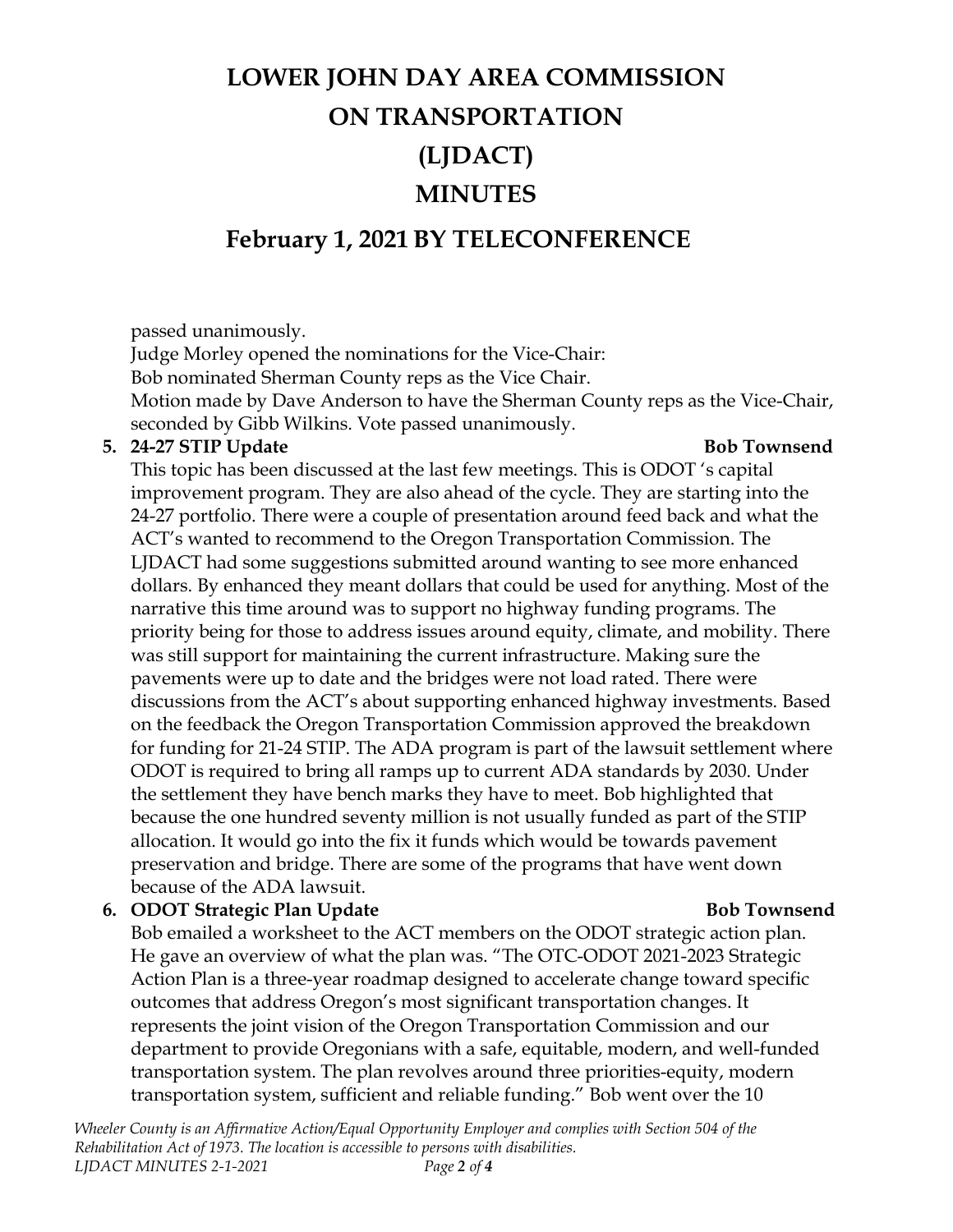# **February 1, 2021 BY TELECONFERENCE**

outcomes and metrics from the worksheet and gave a short explanation of each.

## **7. 2021 ODOT Projects Brad DeHart**

- US 97 Spanish Hollow Trout Creek bridge between Biggs and Wasco interchange has completed
- The VMS project has completed. There has been a sign installed on 97 south of Biggs Junction, installed a new sign on I 84 eastbound, and the sign on I84 westbound at Rufus has been replaced.
- There are some projects that have just begun:
	- The US 97 rock fall project. ODOT will be removing rock fall hazards at four locations, south of Biggs Junction. The bids opened on that project November 5, 2020. The project was award to a construction company out of Medford and the construction began early January. The construction is scheduled to be completed the middle of May 2021. There will be lane closures Monday thru Thursday.
	- $\triangleright$  The US 26 Bridge Creek bridge replacement. That is the bridge between Mitchell and the ODOT maintenance yard. The bid opened in December and was awarded to a construction company out of Redmond. They are scheduled to have a preconstruction conference February 11, 2021. On-site work will start in March and scheduled to be completed in October 2021. The contractor will build a small detour route with a temporary bridge adjacent to the existing bridge. That will be controlled by a temporary signal.
	- The bid opening for the US 197 Columbia River Bridge deck replacement project in The Dalles was November 12, 2021 and was awarded to a construction company out of Springfield. ODOT will be having a preconstruction conference of February 16, 2021. On-site work is scheduled to begin late February to early March. The project is scheduled to be completed June 2022. The contractor will do nighttime single lane closures from 8pm-6am. They will be doing the deck replacement from Labor Day of 2021-Memorial Day 2022. That is when there will be full time around the clock bridge deck closure. The closure will start Thursday nights at 8pm until Monday mornings at 6am. That will most likely be every weekend during that time frame. (September2021-May 2022) The detour to get around the construction